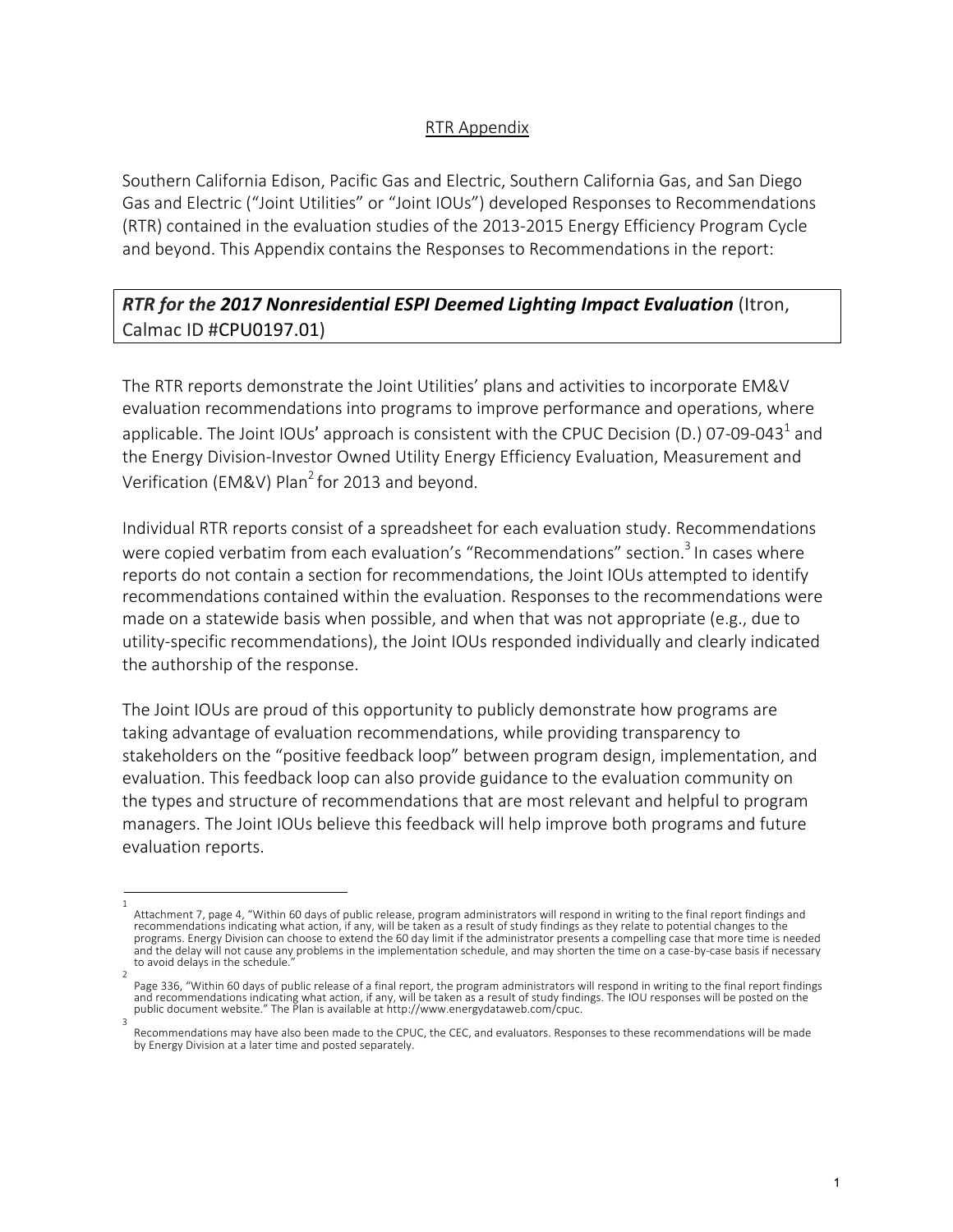## **Response to Recommendations (RTR) in Impact, Process, and Market Assessment Studies**

**Study Title:** 2017 Nonresidential ESPI Deemed Lighting Impact Evaluation

**Program:** Lighting

**Author:** Itron

**Calmac ID:** CPU0197.01

**Link to Report:** http://calmac.org/publications/2017\_Nonresidential\_ESPI\_Deemed\_Lighting\_Impact\_Evaluation\_-\_Final\_Report.pdf

|       |        |                                                                                                                                                                                                 |                                                                                                                                                                                                                                                                                                                                                                                                                                                                                                                                                                                                                                                                                                                                                                                                                              |                                                               | <b>PG&amp;E</b> (if applicable)                 |                                                                                                                               |                                                 | <b>SCE</b> (if applicable)                                                                                                    |                                                 | <b>SDG&amp;E</b> (if applicable)                                                                                              |  |
|-------|--------|-------------------------------------------------------------------------------------------------------------------------------------------------------------------------------------------------|------------------------------------------------------------------------------------------------------------------------------------------------------------------------------------------------------------------------------------------------------------------------------------------------------------------------------------------------------------------------------------------------------------------------------------------------------------------------------------------------------------------------------------------------------------------------------------------------------------------------------------------------------------------------------------------------------------------------------------------------------------------------------------------------------------------------------|---------------------------------------------------------------|-------------------------------------------------|-------------------------------------------------------------------------------------------------------------------------------|-------------------------------------------------|-------------------------------------------------------------------------------------------------------------------------------|-------------------------------------------------|-------------------------------------------------------------------------------------------------------------------------------|--|
| Item# | Sec. # | <b>Findings</b>                                                                                                                                                                                 | <b>Best Practice /</b><br><b>Recommendations</b><br>(Verbatim from<br><b>Final Report)</b>                                                                                                                                                                                                                                                                                                                                                                                                                                                                                                                                                                                                                                                                                                                                   | Recommendation<br>Recipient                                   | <b>Disposition</b>                              | <b>Disposition Notes</b>                                                                                                      | <b>Disposition</b>                              | <b>Disposition Notes</b>                                                                                                      | <b>Disposition</b>                              | <b>Disposition Notes</b>                                                                                                      |  |
|       |        |                                                                                                                                                                                                 |                                                                                                                                                                                                                                                                                                                                                                                                                                                                                                                                                                                                                                                                                                                                                                                                                              | If incorrect,<br>please<br>indicate and<br>redirect in notes. | Choose:<br>Accepted, Re-<br>jected, or<br>Other | Examples:<br>Describe specific program change, give reason<br>for rejection, or indicate that it's under fur-<br>ther review. | Choose:<br>Accepted, Re-<br>jected, or<br>Other | Examples:<br>Describe specific program change, give reason<br>for rejection, or indicate that it's under fur-<br>ther review. | Choose:<br>Accepted, Re-<br>jected, or<br>Other | Examples:<br>Describe specific program change, give reason<br>for rejection, or indicate that it's under fur-<br>ther review. |  |
| 1a    | -5     | Overall, ex post operating<br>hours for LED downlight<br>measures were dramatically<br>different than ex ante claims                                                                            | Based on these two conclu-<br>sions, future evaluations<br>should consider conducting a<br>large-scale monitoring study,                                                                                                                                                                                                                                                                                                                                                                                                                                                                                                                                                                                                                                                                                                     | CPUC                                                          |                                                 |                                                                                                                               |                                                 |                                                                                                                               |                                                 |                                                                                                                               |  |
| 1b    | -3     | A number of sampled non-<br>residential facilities were on<br>energy management systems<br>(EMS) and many of the meas-<br>ure installations represented<br>dimmable technologies.               | especially for technologies like<br>LED downlights and reflector<br>lamps installed in high usage<br>areas. The annual operation of<br>these technologies can have<br>potentially significant impacts<br>on realized energy and de-<br>mand savings moving forward.<br>Furthermore, the presence of<br><b>EMS</b> and advanced dimming<br>capabilities, along with the fact<br>that these technologies are<br>generally recessed into the<br>ceiling, suggest that monitor-<br>ing studies should consider al-<br>ternative monitoring tech-<br>niques (like panel metering<br>and other connected devices)<br>to augment traditional photo-<br>cell logging techniques. The<br>study should be conducted by<br>technology and building type<br>to capture differences across<br>building type within a given<br>technology. | CPUC                                                          |                                                 |                                                                                                                               |                                                 |                                                                                                                               |                                                 |                                                                                                                               |  |
| 2     | -5     | The average replaced watt-<br>ages for screw-in LED A-<br>Lamps continue to decrease<br>relative to prior evaluations,<br>and this is likely true for<br>other reflector/downlight<br>measures. | While ex ante savings claims<br>move away from a depend-<br>ence on lamp wattages and<br>continue moving toward sav-<br>ings based on EISA wattages<br>and lamp efficacy, future eval-<br>uations should continue to                                                                                                                                                                                                                                                                                                                                                                                                                                                                                                                                                                                                         | CPUC                                                          |                                                 |                                                                                                                               |                                                 |                                                                                                                               |                                                 |                                                                                                                               |  |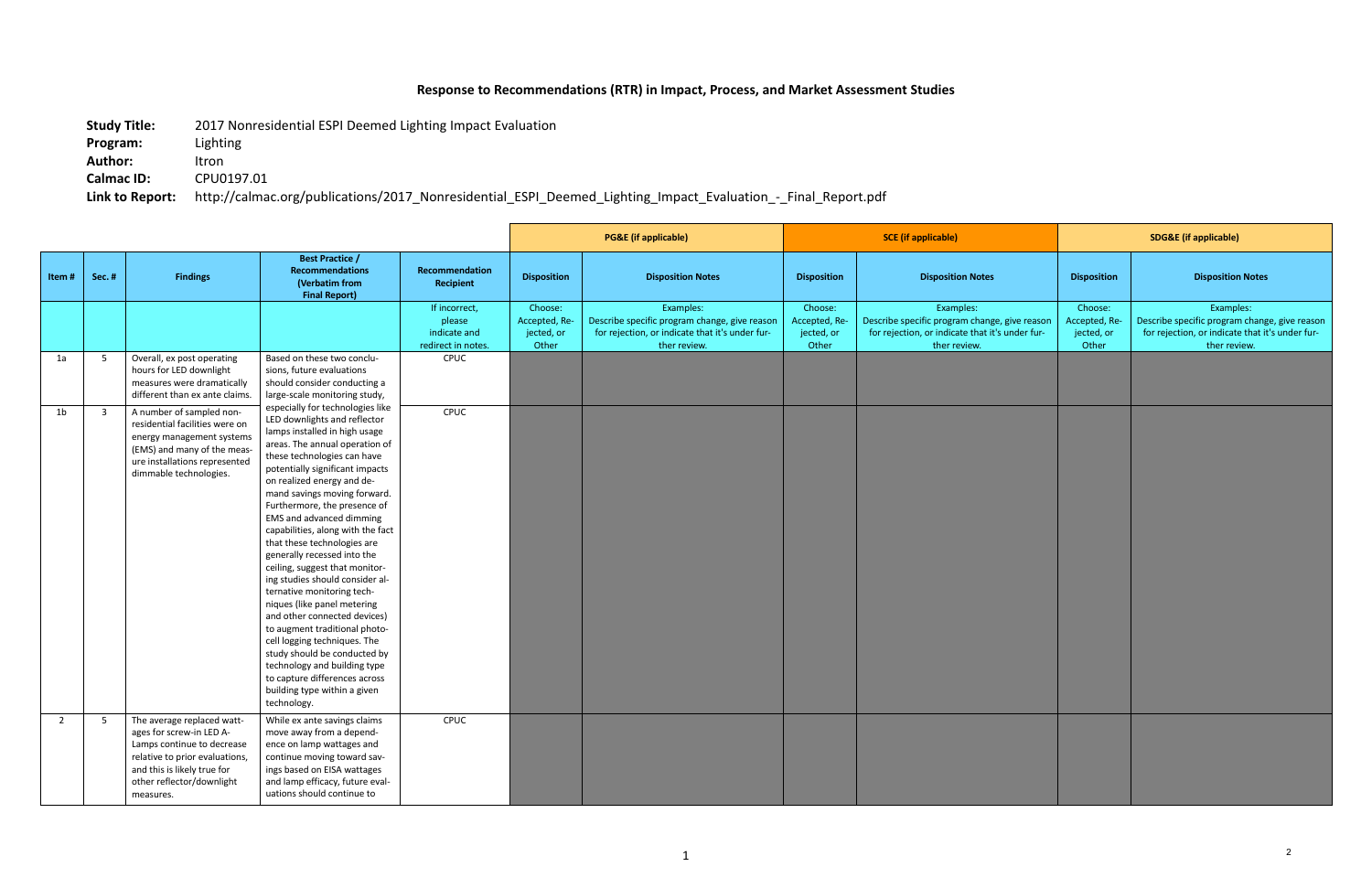|                         |                  |                                                                                                                                                                                                                                                                                                                              |                                                                                                                                                                                                                                                                                                                                                                                                                                  |                             | <b>PG&amp;E</b> (if applicable) |                                                                                                                                                                                                                                                                             | <b>SCE</b> (if applicable) |                                                                                                                                                                                                                                                                                                                                                              | <b>SDG&amp;E</b> (if applicable) |                          |
|-------------------------|------------------|------------------------------------------------------------------------------------------------------------------------------------------------------------------------------------------------------------------------------------------------------------------------------------------------------------------------------|----------------------------------------------------------------------------------------------------------------------------------------------------------------------------------------------------------------------------------------------------------------------------------------------------------------------------------------------------------------------------------------------------------------------------------|-----------------------------|---------------------------------|-----------------------------------------------------------------------------------------------------------------------------------------------------------------------------------------------------------------------------------------------------------------------------|----------------------------|--------------------------------------------------------------------------------------------------------------------------------------------------------------------------------------------------------------------------------------------------------------------------------------------------------------------------------------------------------------|----------------------------------|--------------------------|
| Item#                   | Sec.#            | <b>Findings</b>                                                                                                                                                                                                                                                                                                              | <b>Best Practice /</b><br><b>Recommendations</b><br>(Verbatim from<br><b>Final Report)</b>                                                                                                                                                                                                                                                                                                                                       | Recommendation<br>Recipient | <b>Disposition</b>              | <b>Disposition Notes</b>                                                                                                                                                                                                                                                    | <b>Disposition</b>         | <b>Disposition Notes</b>                                                                                                                                                                                                                                                                                                                                     | <b>Disposition</b>               | <b>Disposition Notes</b> |
|                         |                  |                                                                                                                                                                                                                                                                                                                              | track and verify (where possi-<br>ble) the replaced/baseline<br>wattage of all LED measure in-<br>stallations to determine, for<br>LED A-Lamps, if the percentage<br>of CFLs/LEDs in the baseline<br>continues to grow, and for re-<br>flector lamps and downlight-<br>ing, if there are any significant<br>changes in the distribution of<br>baseline technologies moving<br>forward.                                           |                             |                                 |                                                                                                                                                                                                                                                                             |                            |                                                                                                                                                                                                                                                                                                                                                              |                                  |                          |
| $\overline{\mathbf{3}}$ | Appx.<br>D       | A not insignificant percent-<br>age of program participants<br>installing LED fixture<br>measures self-reported metal<br>halide (MH), mercury vapor<br>(MV) and high-pressure so-<br>dium (HPS) as the baseline<br>technology replaced as part<br>of the retrofit-especially for<br>outdoor LED fixture<br>measures.         | Further research should be<br>conducted to continue to track<br>the typical baseline and effi-<br>ciency of equipment replaced<br>with program rebated LED in-<br>door and outdoor technolo-<br>gies.                                                                                                                                                                                                                            | CPUC                        |                                 |                                                                                                                                                                                                                                                                             |                            |                                                                                                                                                                                                                                                                                                                                                              |                                  |                          |
| $\overline{4}$          | Appx.<br>D       | A significant percentage of<br>program participants in-<br>stalling LED fixtures self-re-<br>ported the condition of the<br>pre-existing equipment in<br>NOT poor condition and/or<br>that the program influenced<br>them to retrofit the equip-<br>ment prior to the burn-out or<br>failure of the existing equip-<br>ment. | Future studies and programs<br>should consider a framework<br>to recognize the age of the ex-<br>isting equipment and the likeli-<br>hood that a program partici-<br>pant would have either 1) de-<br>ferred installation and main-<br>tained or continually repaired<br>their existing system or 2) in-<br>stalled equipment that was no<br>more efficient than code at the<br>time they did, in the absence<br>of the program. | CPUC                        |                                 |                                                                                                                                                                                                                                                                             |                            |                                                                                                                                                                                                                                                                                                                                                              |                                  |                          |
| 5                       | Over-<br>arching | When comparing ex ante pa-<br>rameter estimates to ex post<br>results, not all documenta-<br>tion could be found detailing<br>the specific parameters com-<br>prised of the ex ante claimed<br>savings values. This caused<br>unnecessary coordination<br>with the PAs to find missing<br>workpapers.                        | All workpaper documentation<br>(workbook calculations and<br>supporting documents) should<br>be posted on the workpaper<br>project archive (WPA) at<br>www.deeresources.info.                                                                                                                                                                                                                                                    | PG&E, SCE, SDG&E            | Accepted                        | The PAs will continue to upload all workpaper<br>supporting documentation to the workpaper<br>project archive (WPA) at<br>www.deeresources.info. As the CPUC ap-<br>proves the workpapers, the CPUC will upload<br>the files publicly to<br>www.deeresources.net/workpapers | Rejected                   | All workpapers that have been reviewed and<br>approved by the CPUC are found at<br>http://deeresources.net/workpapers. Please<br>refer to this website for more information.<br>Also some unexpected delays may cause the<br>files not to be found on the DEER website<br>since the IOUs and CPUC review team are still<br>coordinating changes as required. |                                  |                          |
| 6                       | Over-            | The evaluation team some-<br>arching   times found that the ex-<br>pected parameter values<br>used in the ex ante savings                                                                                                                                                                                                    | Ex ante IDs should match with<br>parameters used in the actual<br>reported ex ante savings.                                                                                                                                                                                                                                                                                                                                      | PG&E, SCE, SDG&E            | Other                           | IOUs follow the dispositions or preliminary re-<br>view comments on a submitted workpaper<br>and provide the appropriate dataset of ex-<br>ante values and associated tables as directed.                                                                                   | Other                      | IOUs follow the dispositions or preliminary re-<br>view comments on a submitted workpaper<br>and provide the appropriate dataset of ex-<br>ante values and associated tables as directed.                                                                                                                                                                    |                                  |                          |